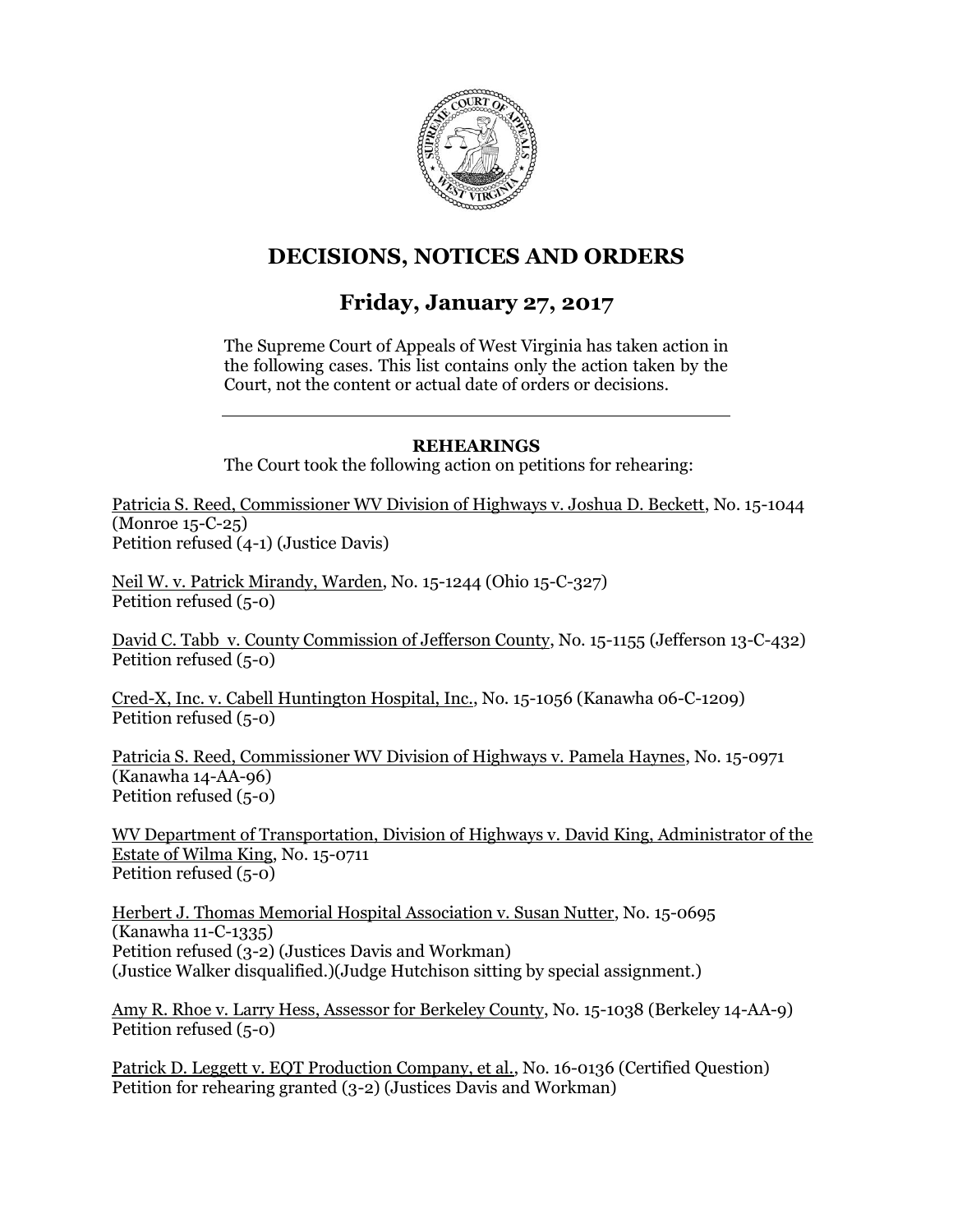### ORDER LIST January 27, 2017 Page 2

David Hill and Suellen Hill v. Lone Pine Operating Company, No. 16-0219 (Harrison 11-C-94) Petition refused (4-1) (Justice Davis)

#### **MEMORANDUM DECISIONS**

In accordance with Rule 21, memorandum decisions were entered in the following cases:

E.B. v. WV Regional Jail and Correctional Facility Authority and Joseph DeLong, No. 16-0090 and E.B. v. St. Mary's Medical Center, Inc., No. 16-0092 (Cabell 14-C-328) Affirmed (5-0)

State of West Virginia v. Wayne Dubuque, No. 16-0357 (Jefferson 15-F-11) Affirmed (4-1) (Justice Davis dissenting)

State of West Virginia v. Billy W., No. 16-0345 (Mercer 15-F-210) Affirmed (5-0)

State of West Virginia v. Mark Alan Moran, No. 16-0071 (Harrison 14-F-215) Affirmed  $(5-0)$ 

State of West Virginia v. Mishell Rose Fidler, No. 15-1196 (Webster 15-F-15) Affirmed (4-1) (Justice Davis dissenting)

State of West Virginia v. Henry J., No. 16-0088 (Kanawha 15-F-635, 15-F-119) Affirmed (5-0)

George Papandreas, et al. v. William Kawecki, et al., No. 16-0619 (Monongalia 15-C-650) Affirmed  $(5-0)$ 

In Re: R.M., No. 16-0200 (Jefferson 15-G-10) Affirmed  $(5-0)$ 

#### **RULE 19 ARGUMENT GRANTED**

The following cases will be scheduled for Rule 19 oral argument on the dates stated:

State ex rel. American Electric Power v. Honorable Derek C. Swope, Judge, et al., No. 16-1148 (Original Prohibition) March 8, 2017

Yeshiareg Mulugeta v. Dimitri Misailidis, No. 16-0494 (Berkeley 14-D-1146) April 19, 2017

Drema Bowden, Administratrix v. Monroe County Commission, No. 16-0597 (Monroe 11-C-18) April 19, 2017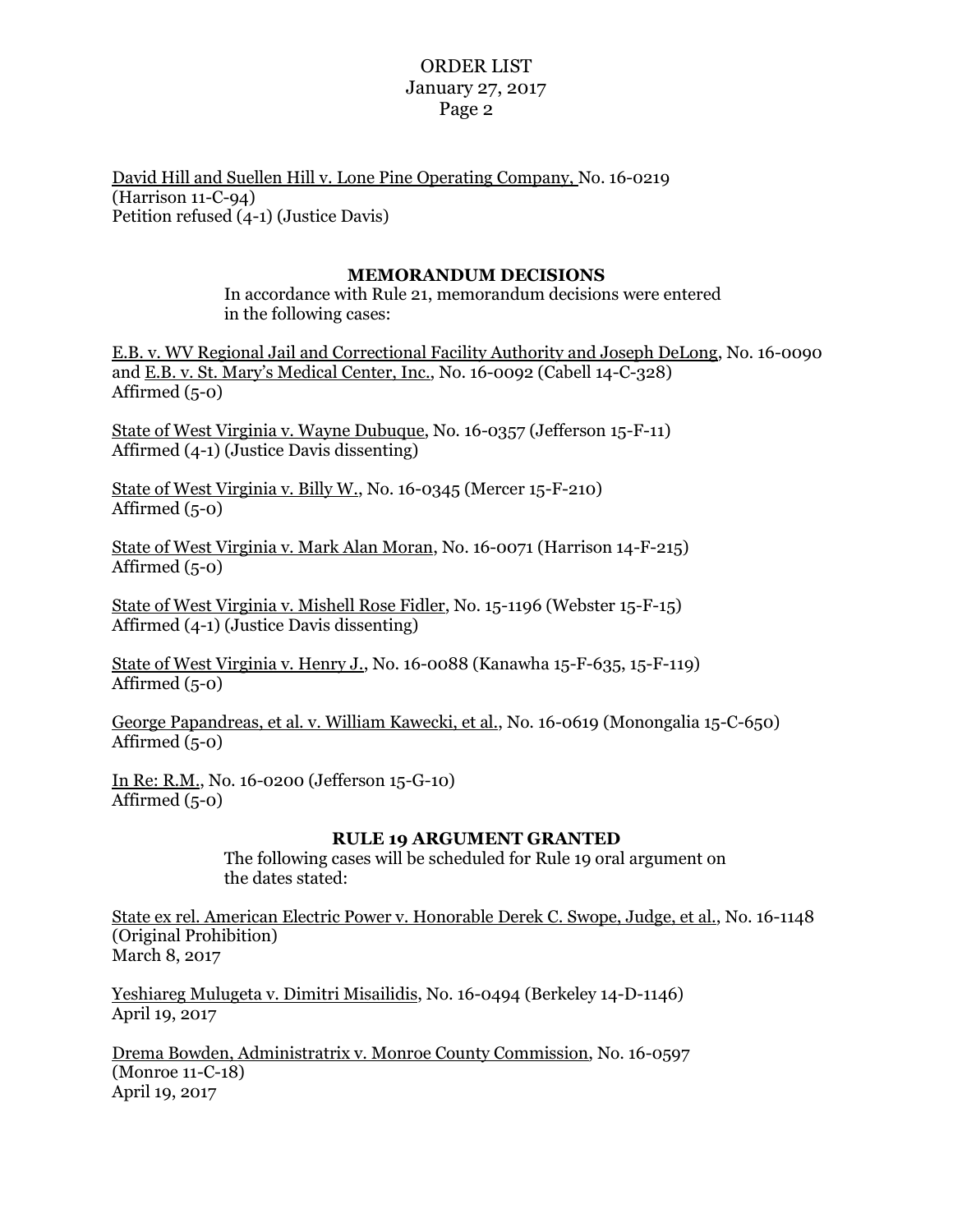## ORDER LIST January 27, 2017 Page 3

#### **RULE 20 ARGUMENT GRANTED**

The following cases will be scheduled for Rule 20 oral argument on the dates stated:

Quicken Loans, Inc. v. Marsha Gale Walters, Administratrix of the Estate of Sue Walters, No. 16-0298 (Raleigh 11-C-1123) April 19, 2017

Patricia S. Reed, Commissioner v. Frederick Staffileno, No. 16-0487 (Brooke 15-AA-7) April 25, 2017

Mark W. Matkovich, State Tax Commissioner v. James Dawson and Elaine Dawson, No. 16-0441 (Mercer 15-C-326) April 25, 2017

Patrick D. Leggett v. EQT Production Company, et al., No. 16-0136 (Certified Question) May 2, 2017

Anthony Shook, on behalf of Vickie Shook v. Genesis Healthcare, LLC, et al., No. 16-1134 (Certified Question) May 16, 2017

#### **ORDERS**

Orders of note were entered in the following cases:

James Wilson Douglas L.C. v. Jennifer Morton, No. 16-1144 (Braxton 15-C-17) Motion to stay refused (5-0)

State ex rel. Donald P. Cookman v. Hon. Christopher C. Wilkes, Judge, No. 16-1147 (Original Prohibition) Petition refused (5-0)

State of West Virginia v. Phillip A. Ward, No. 16-1177 (Bail) Petition refused (5-0)

State ex rel. Dana December Smith v. David Ballard, Warden, No. 16-1014 (Original Mandamus) Petition refused (5-0)

Ralph Terry, Warden v. Bobby Ross, No. 16-1156 (Kanawha 15-P-322) Motion to stay granted (4-1) (Justice Ketchum)

State of West Virginia v. James Wilkerson, No. 16-0711 (Ohio 09-F-10) Dismissed (5-0)

In Re: A.J. and K.B., No. 16-1120 (Monongalia 15-JA-30, 31) Motion for extension refused. Appeal dismissed. (5-0)

In Re: The Children of Ardley S. and Kelly R., No. 16-1136 (Mason 01-D-05) Motion to file out of time refused. Appeal dismissed. (5-0)